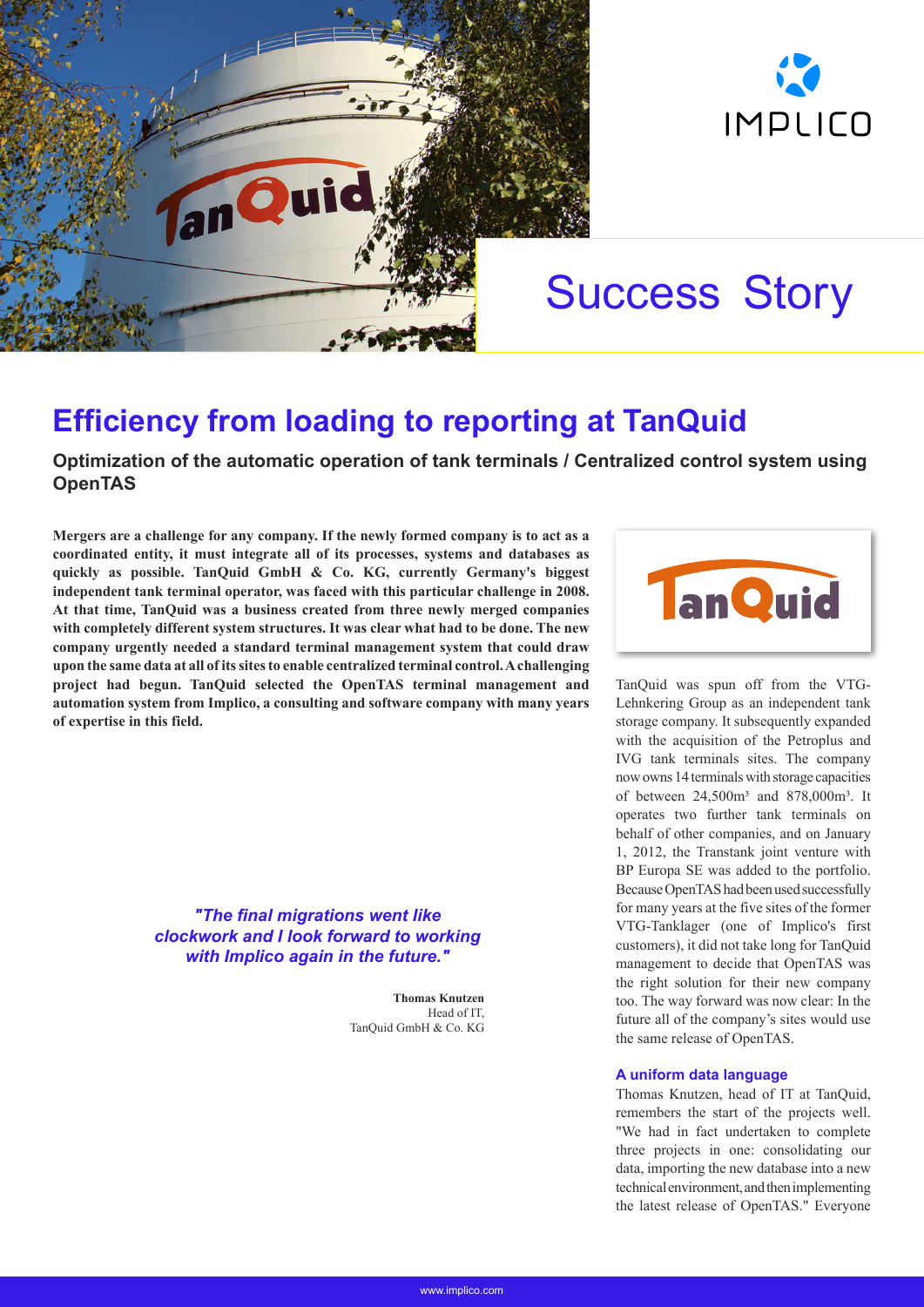



involved was aware that the different data systems were unable to communicate with each other. Bernd Marschalk, Implico project manager, adds, "The most important thing was consolidating the data, because without doing that, we would not be able to carry out the system migration."

In the three original companies, all the products, model types, transaction numbers and transaction codes were different. The first



step towards building a common database was therefore to extract the data from the three different databases. This data extraction was basic to analyze in-depth the data in common. The analysis gave an overview of several thousand records. Out of this could be deduced which products were the best sellers and which product numbers had failed to generate any activity for some time. The project team then decided which records they wanted to keep. Specialists at Implico redefined the data keys in order to transfer them to the new system. "This paved the way for importing the master data from its various locations into OpenTAS at each migration date," says Marschalk.

The whole project now focused on bringing all of the processes together and controlling them from a central point. We needed to make sure that the data systems at each site understood the same language. When they look back at this, Knutzen and Marschalk

agree that they had set themselves a very ambitious goal. The more the project progressed, the more they began to appreciate its magnitude and complexity. The size of the team grew in size as a result. The team always had to bear in mind during the migration project that every change to the system would have consequences that could extend as far as the tank truck driver. It was more than simply a matter of integrating new software. Numerous processes – the logistics chain and working processes, for example – had to be aligned. The customer expected the coherent deployment of OpenTAS to make its processes more efficient and identical at all sites in the future.

#### **Roll-out in record time**

Following the data consolidation, OpenTAS 4.3 needed to be rolled out nationwide, initially at nine TanQuid tank farms. The Salzgitter site was the first in line. In April 2009, it was the first site to go live with the new OpenTAS release. The other eight terminals followed in close succession. Each terminal had local issues to contend with and therefore faced its own, unique challenges. "The changeover dates brought their own problems. Migrating data in the middle of the month required particular care to ensure that the data was transferred accurately because we had to keep specific German regulations concerning taxation of energy in mind," says TanQuid's head of IT, Thomas Knutzen. The obstacles were all dealt with, and in April 2010, the harmonization project successfully concluded with the migration of the Berlin terminal. In under a year, the project team had succeeded in converting the nine sites to automatic loading with OpenTAS 4.3 for all modes of transport – truck, train, ship and pipeline.

At the same time, Implico created a new central database and renovated its entire technical infrastructure.

In separate subsequent projects, oil and gas specialists from Implico converted the Hünxe tank terminal to OpenTAS in November 2010 and more recently, in August 2011, the Neuss 1 depot. As a result, eleven TanQuid sites are now operating with the new release of OpenTAS. They are all integrated in the central database and can therefore be controlled centrally. Three more tank farms transfer their data from a non-OpenTAS system. "A special interface converts this data, allowing entries to be made via OpenTAS and enabling the other system to send the loading data back to OpenTAS," says Marschalk. This process ensures that reporting from this tank terminal to the control center is standardized and comparable.

#### **Efficient, fast and cost saving**

TanQuid gains a number of benefits from the standardized OpenTAS Terminal Management and Automation System. Thomas Knutzen: "The key benefit is that we manage several sites using a standardized software solution based on a single database.The technical environment is therefore easily scalable to include new sites. Every tank farm submits the same type of data, allowing our headquarters to operate a standard reporting system."

The tank farm processes and the automated IT background processes are virtually identical at each site. TanQuid customers can use the same customer number at all sites. Individual customer requirements, such as data communication interfaces, can therefore be provided quickly and efficiently at multiple locations at the same time. In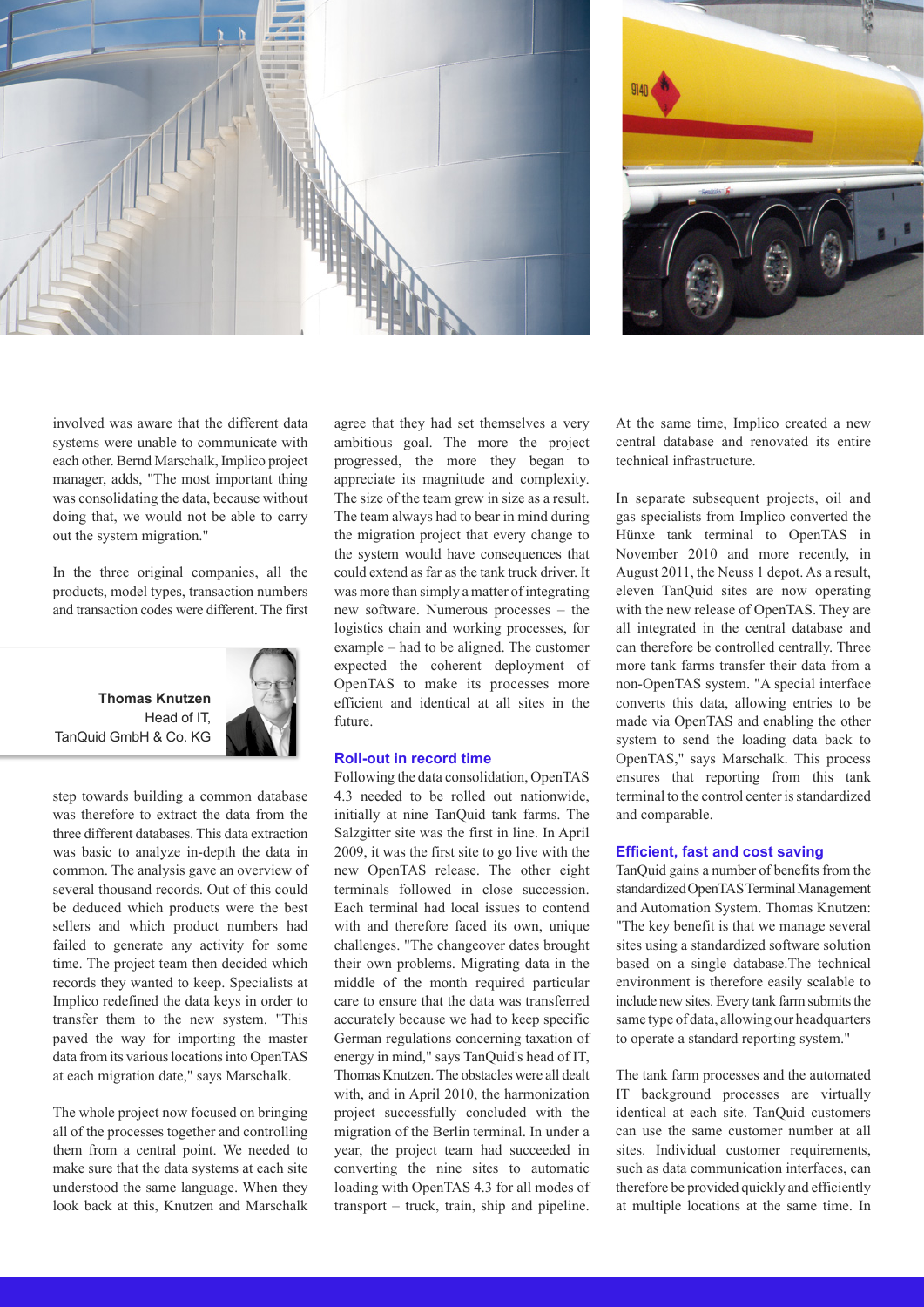



addition, TanQuid staff at different sites can collaborate in solving new challenges. Similarly, the period of familiarization needed when moving from one TanQuid site to another is greatly reduced. Using OpenTAS as a standard also means that finding a solution to an error message at one site automatically provides a solution to potential problems at all the other sites.

#### **Rapid integration of new transport legislation**

The first test for the new centralized administration came early in 2011. At around this time, new customs regulations came into force requiring an electronic customs clearance for excisable goods being transported across EU borders. Implico has made provision for these mandatory Excise Movement and Control Systems (EMCS) processes. The electronic customs procedure – from login to validation to logout – is integrated in the loading and shipping process and runs completely automatically in the background.

Thanks to its extensive use of OpenTAS, TanQuid was able to introduce the EMCS functions centrally in a single step. There were only a few exceptions where separate integration was necessary due to local conditions. "We are very pleased with the quick and painless integration of EMCS. The previous TanQuid environment would have required solutions for three different systems," says Thomas Knutzen. Here too, Implico offers impressive time and cost benefits. Since the beginning of 2012, the transportation of excisable goods within Germany has been subject to the EMCS regulations. Implico has also integrated the necessary EMCS processes in OpenTAS for the TanQuid tank terminals.

### **TanQuid to use OpenTAS internationally**

The first migration that took place outside Germany was in the TanQuid subsidiary, the Radzionkow tank farm, in Poland. It still worked with a separate database and an older version of OpenTAS. The project for switching to Release 5.0 of OpenTAS, which has been available since January 2012, has successfully been completed since April 2012.

In Germany, Speyer is the only terminal not yet linked to OpenTAS and it is expected to make the switch in 2012/13. The new

release will be integrated over the medium to long term into the three tank terminals with interface functions in Koblenz, Plochingen and Neuss 2.

#### **Summary**

Together, Implico and TanQuid have achieved their goal and turned three companies with different systems into a single group with a coherent terminal management and automation system. The successful changeover has brought two key benefits: The data at the different storage terminals is comparable and can be managed centrally, and each individual site



TanQuid is the leading independent tank farm operator in Germany. The 15 tank farms (12 owned and 2 operated in Germany, 1 owned in

Poland) with a capacity of around 4 million  $m<sup>3</sup>$ make TanQuid the market leader in the storage



and handling of mineral oil and chemicals in Germany. TanQuid's principal customers are the chemical and petrochemical industries. The company also offers comprehensive engineering services for external customers. TanQuid is based in Duisburg and has around 400 employees.